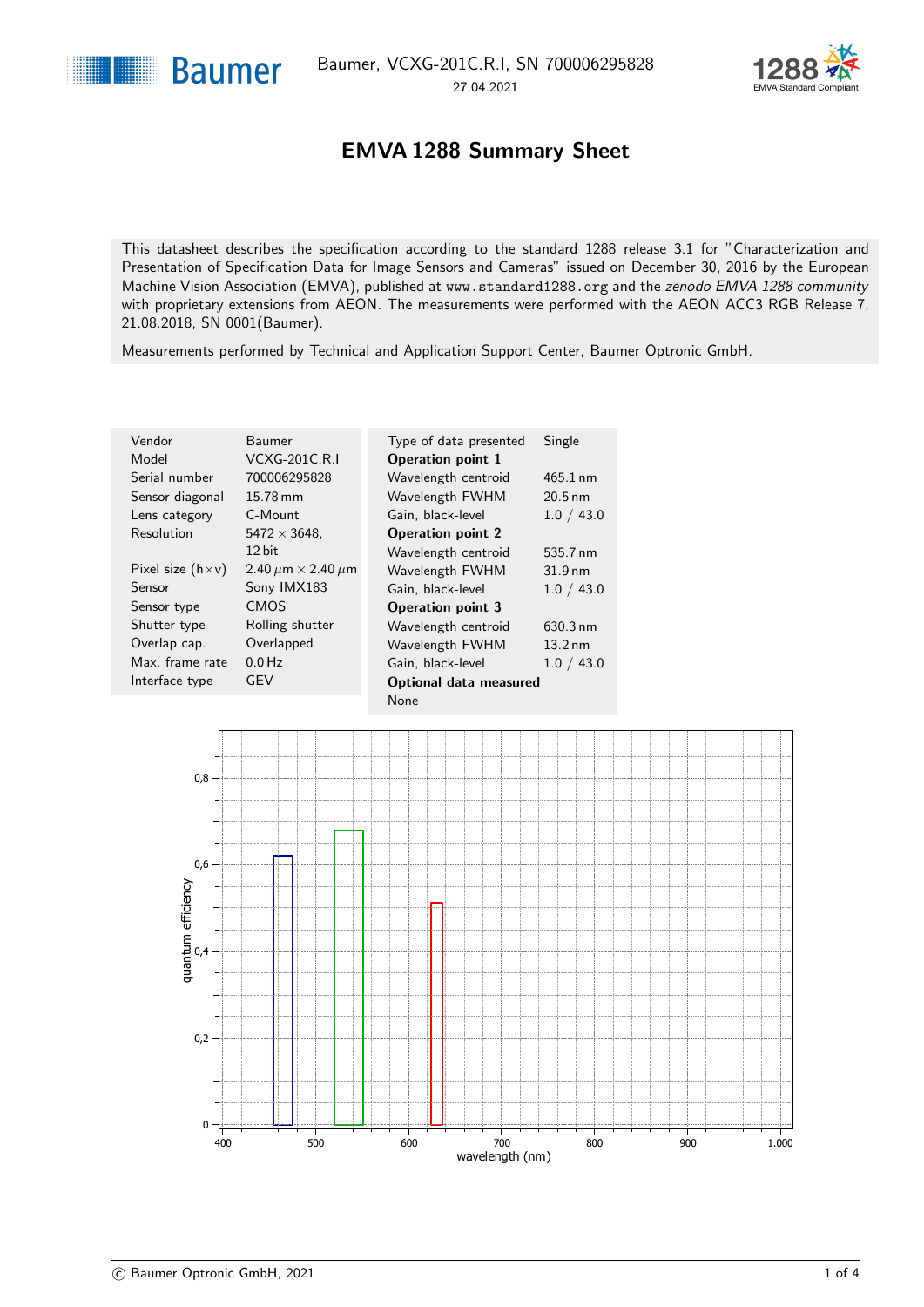



# Summary Sheet for Operation Point 1 at a Wavelength of 465 nm

| Type of data       | Single        | Gain, black-level          | 1.0 / 43.0       |
|--------------------|---------------|----------------------------|------------------|
| Exposure control   | By irradiance | Environmental temperature  | $27.0^{\circ}$ C |
| Exposure time      | $1.67$ ms     | Camera body temperature    | $33.5^{\circ}$ C |
| Frame rate         | $9.6$ Hz      | Internal temperature $(s)$ |                  |
| Data transfer mode | BayerRG12     | Wavelength, centr., FWHM   | 465 nm, 20.5 nm  |

### Photon Transfer Photon transfer m03288, 465 nm, [27.04.2021](#page-0-1) blue data blue fit varia ncedigital - d 400 ark valu e (D N^2) 800  $\theta$ 200 600 1.000 1.200 mean - dark value (DN) 0 1.000 2.000 3.000 3.000 4.000 blue: var(dark) =  $0.77$  DN^2, K =  $0.270 +0.0$ saturation





| <b>Quantum efficiency</b>            |                                |  |
|--------------------------------------|--------------------------------|--|
| $\eta$                               | 62.1%                          |  |
|                                      | Overall system gain            |  |
| K                                    | $0.270$ DN/e <sup>-</sup>      |  |
| 1/K                                  | 3.707 $e^-/DN$                 |  |
|                                      | Temporal dark noise            |  |
| $\sigma_d$                           | $3.06e^{-}$                    |  |
| $\sigma_{y.\mathsf{dark}}$           | 0.88 DN                        |  |
|                                      | Signal-to-noise ratio          |  |
| $SNR_{\text{max}}$                   | 121                            |  |
|                                      | 41.6 dB                        |  |
|                                      | $6.9$ bit                      |  |
| $1/SNR_{\text{max}}$                 | 0.83%                          |  |
| Absolute sensitivity threshold       |                                |  |
| $\mu_{p,\mathsf{min}}$               | 6.09 <sub>p</sub>              |  |
| $\mu_{p.\mathsf{min}.\mathsf{area}}$ | 1.058 p/ $\mu$ m <sup>2</sup>  |  |
| $\mu_{e,\text{min}}$                 | $3.78e^{-}$                    |  |
| $\mu_{e,\mathsf{min}.\mathsf{area}}$ | 0.657 $e^-/\mu m^2$            |  |
|                                      | Saturation capacity            |  |
| $\mu_{p.\mathsf{sat}}$               | 23412 p                        |  |
| $\mu_{p.\mathsf{sat. area}}$         | 4065 p/ $\mu$ m <sup>2</sup>   |  |
| $\mu$ e.sat                          | 14542 e                        |  |
| $\mu_{e.\mathsf{sat. area}}$         | 2525 e $^-/\mu$ m <sup>2</sup> |  |
|                                      | <b>Dynamic range</b>           |  |
| DR                                   | 3843                           |  |
|                                      | 71.7 dB                        |  |
|                                      | 11.9 bit                       |  |
| <b>Spatial nonuniformities</b>       |                                |  |
| DSNU <sub>1288</sub>                 | $0.22e^{-}$                    |  |
|                                      | $0.06$ DN                      |  |
| <b>PRNU</b> <sub>1288</sub>          | $0.54\%$                       |  |
| <b>Linearity error</b>               |                                |  |
| $LE_{min}$                           | $-0.48%$                       |  |
| $LE_{\text{max}}$                    | 1.14%                          |  |
| Dark current                         |                                |  |
| $\mu_{c.\mathsf{mean}}$              | $0.71 \pm 0.00 e^-$ /s         |  |
|                                      | $0.19$ DN/s                    |  |
| $\mu_{c.\mathsf{var}}$               | $0.72 \pm 0.00 e^-$ /s         |  |
| $T_{\sf d}$                          | $ ^{\circ}$ C                  |  |
|                                      |                                |  |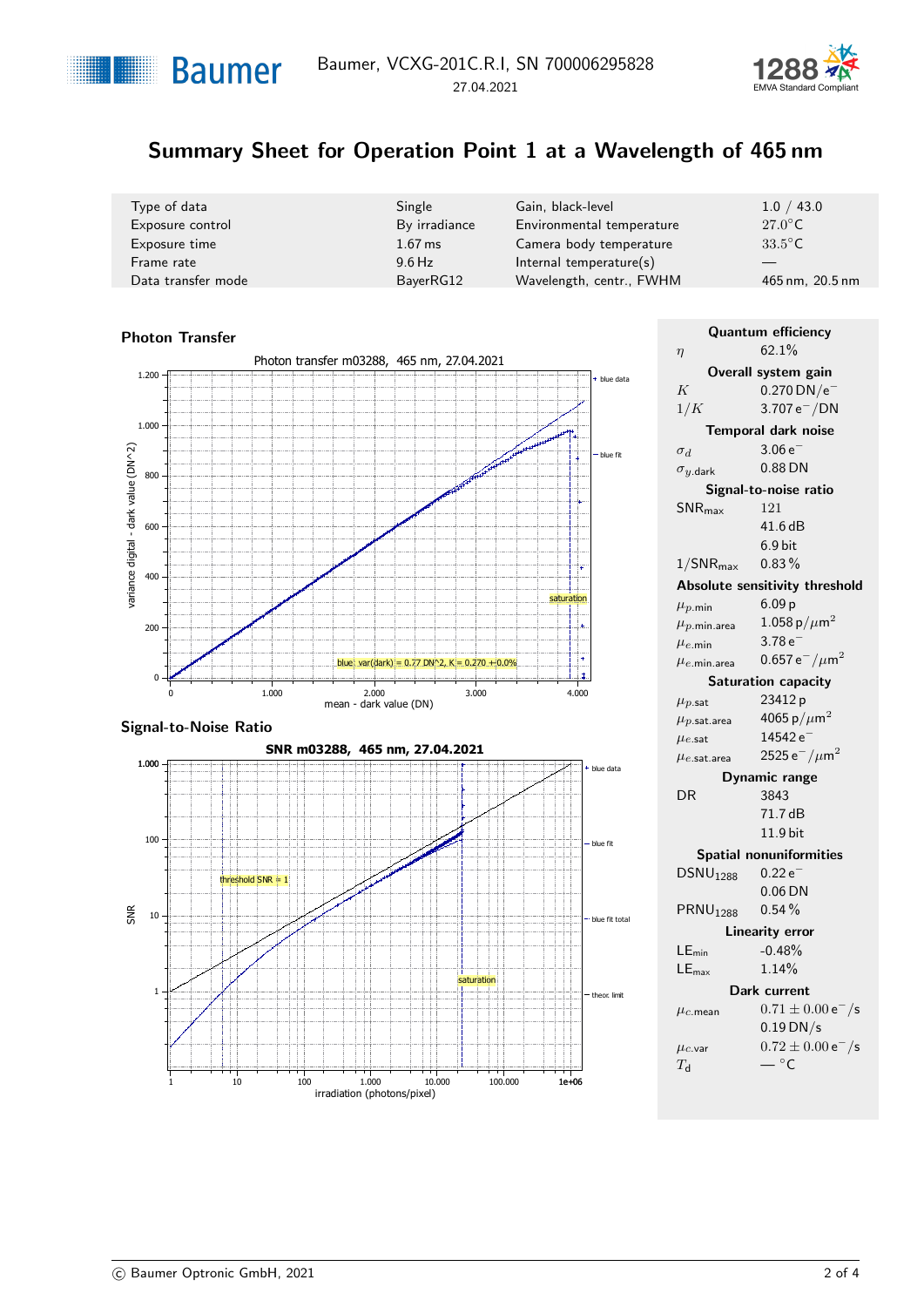



# Summary Sheet for Operation Point 2 at a Wavelength of 536 nm

| Type of data       | Single               | Gain, black-level          | 1.0 / 43.0       |
|--------------------|----------------------|----------------------------|------------------|
| Exposure control   | By irradiance        | Environmental temperature  | $26.1^{\circ}$ C |
| Exposure time      | $3.23 \,\mathrm{ms}$ | Camera body temperature    | $32.7^{\circ}$ C |
| Frame rate         | $9.6$ Hz             | Internal temperature $(s)$ |                  |
| Data transfer mode | BayerRG12            | Wavelength, centr., FWHM   | 536 nm, 31.9 nm  |

#### Photon Transfer Photon transfer m03288, 536 nm, [27.04.2021](#page-0-1) 1.200 green1 data 1.000 green2 data ark valu e (D N^2) 800 en1 fit areen<sub>2</sub> fit 600 varia ncedigital - d 400 saturation 200  $area: var(dark) = 0.76 DN^2$ ,  $K = 0.268 + 0.1\%$  $\overline{1}$  $2: \text{var}(\text{dark}) = 0.76 \text{ DN}^2$ , K = 0.269 + 0.0%  $\theta$ 0 1.000 2.000 3.000 3.000 4.000 mean - dark value (DN)

#### Signal-to-Noise Ratio



| <b>Quantum efficiency</b><br>68.1%   |                                  |  |
|--------------------------------------|----------------------------------|--|
| $\eta$                               |                                  |  |
|                                      | Overall system gain              |  |
| K                                    | $0.268$ DN/e <sup>-</sup>        |  |
| 1/K                                  | $3.730 e^- / DN$                 |  |
|                                      | Temporal dark noise              |  |
| $\sigma_d$                           | $3.08e^{-}$                      |  |
| $\sigma_{y.\mathsf{dark}}$           | 0.87 DN                          |  |
|                                      | Signal-to-noise ratio            |  |
| $SNR_{\text{max}}$                   | 121                              |  |
|                                      | 41.6 dB                          |  |
|                                      | $6.9$ bit                        |  |
| $1/SNR_{\text{max}}$                 | 0.83%                            |  |
| Absolute sensitivity threshold       |                                  |  |
| $\mu_{p,\mathsf{min}}$               | 5.57 p                           |  |
| $\mu_{p.\mathsf{min}.\mathsf{area}}$ | 0.968 p/ $\mu$ m <sup>2</sup>    |  |
| $\mu_{e,\text{min}}$                 | $3.80e^{-}$                      |  |
| $\mu_{e.\mathsf{min}.\mathsf{area}}$ | 0.659 $e^-/\mu m^2$              |  |
|                                      | Saturation capacity              |  |
| $\mu_{p.\mathsf{sat}}$               | 21459 p                          |  |
| $\mu_{p.\mathsf{sat. area}}$         | 3726 p/ $\mu$ m <sup>2</sup>     |  |
| $\mu$ e.sat                          | $14617\,\mathrm{e}^{-}$          |  |
| $\mu_{e.\mathsf{sat. area}}$         | 2538 e $^-/\mu$ m $^2$           |  |
|                                      | Dynamic range                    |  |
| DR                                   | 3850                             |  |
|                                      | 71.7 dB                          |  |
|                                      | 11.9 bit                         |  |
|                                      | <b>Spatial nonuniformities</b>   |  |
| DSNU <sub>1288</sub>                 | $0.23e^{-}$                      |  |
|                                      | $0.06$ DN                        |  |
| <b>PRNU</b> <sub>1288</sub>          | 0.54%                            |  |
|                                      | <b>Linearity error</b>           |  |
| $LE_{min}$                           | $-0.69%$                         |  |
| $LE_{\text{max}}$                    | 1.91%                            |  |
|                                      |                                  |  |
| Dark current                         |                                  |  |
| $\mu_c$ .mean                        | $0.74 \pm 0.00 e^-$ /s           |  |
|                                      | $0.20$ DN/s                      |  |
| $\mu_{c.\mathsf{var}}$               | $0.75 \pm 0.00 e^-$ /s<br>$-$ °C |  |
| $T_{\sf d}$                          |                                  |  |